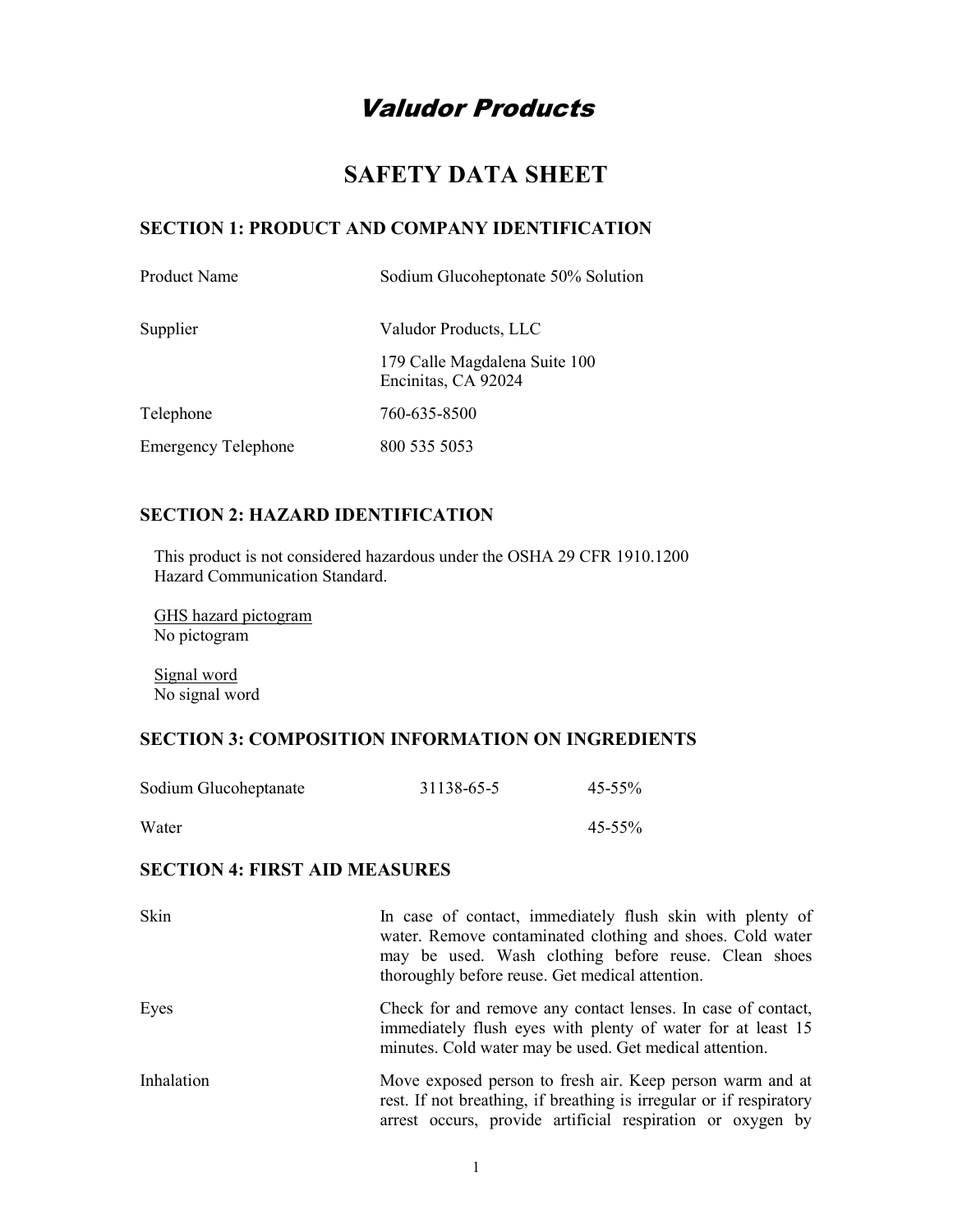trained personnel. It may be dangerous to the person providing aid to give mouth-to-mouth resuscitation. Obtain medical attention if symptoms occur. If unconscious, place in recovery position and get medical attention immediately. Maintain an open airway. Loosen tight clothing such as a collar, tie, belt or waistband.

Ingestion Wash out mouth with water. Remove dentures if any. Move exposed person to fresh air. Keep person warm and at rest. If material has been swallowed and the exposed person is conscious, give small quantities of water to drink. Stop if the exposed person feels sick as vomiting may be dangerous. Do not induce vomiting unless directed to do so by medical personnel. If vomiting occurs, the head should be kept low so that vomit does not enter the lungs. Obtain medical attention if symptoms occur. Never give anything by mouth to an unconscious person. If unconscious, place in recovery position and get medical attention immediately. Maintain an open airway. Loosen tight clothing such as a collar, tie, belt or waistband.

### SECTION 5: FIRE-FIGHTING MEASURES

| Special exposure hazard           | No specific hazard.                                                                                                                                                         |
|-----------------------------------|-----------------------------------------------------------------------------------------------------------------------------------------------------------------------------|
| Suitable Extinguishing Media      | Use an extinguishing agent suitable for the surrounding fire.<br>SMALL FIRE: Use dry chemical or CO2.<br>LARGE FIRE: Use water spray, fog or foam. Do not use water<br>jet. |
| Protection for Fire Fighters      | Fire-fighters should wear positive pressure self-contained<br>breathing apparatus<br>(SCBA) and full turnout gear.                                                          |
| Thermal Decomposition<br>Products | These products are carbon oxides (CO, CO2). Some metallic<br>oxides.                                                                                                        |

#### SECTION 6: ACCIDENTAL RELEASE MEASURES

| <b>Personal Precautions</b>      | Immediately contact emergency personnel. Keep unnecessary<br>personnel away. Use suitable protective equipment.                                                                            |
|----------------------------------|--------------------------------------------------------------------------------------------------------------------------------------------------------------------------------------------|
| <b>Environmental Precautions</b> | Avoid dispersal of spilt material and runoff and contact with<br>soil, waterways, drains and sewers.                                                                                       |
| Methods of Cleaning Up           | If emergency personnel are unavailable, contain spilt material.<br>For small spills, add absorbent (soil may be used in the<br>absence of other suitable materials), scoop up material and |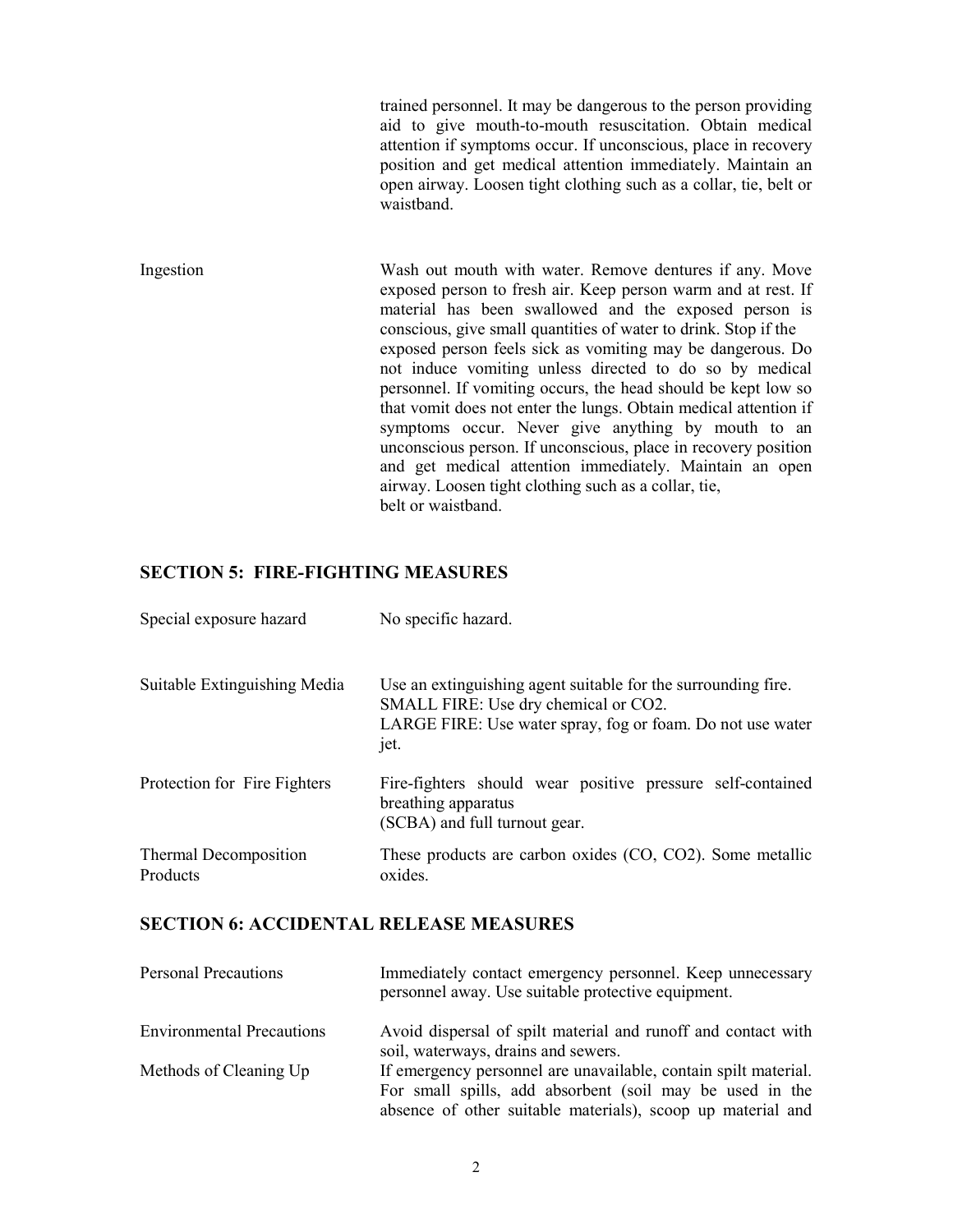place in a sealable, liquid-proof container for disposal. For large spills, dyke spilt material or otherwise contain material to ensure runoff does not reach a waterway. Place spilt material in an appropriate container for disposal.

### SECTION 7: HANDLING AND STORAGE:

| Handling:             | Wash thoroughly after handling.                                                    |
|-----------------------|------------------------------------------------------------------------------------|
| Storage               | Keep container tightly closed. Keep container in a cool, well-<br>ventilated area. |
| Recommended Packaging | Use original container.                                                            |

### SECTION 8: EXPOSURE CONTROLS AND PERSONAL PROTECTION INFORMATION

| <b>Engineering Controls</b> | Provide exhaust ventilation or other engineering controls to<br>keep the airborne concentrations of vapours below their<br>respective occupational exposure limits. Ensure that eyewash<br>stations and safety showers are close to the workstation<br>location |
|-----------------------------|-----------------------------------------------------------------------------------------------------------------------------------------------------------------------------------------------------------------------------------------------------------------|
| Work Hygienic Practices     | Wash hands after handling compounds and before eating,<br>smoking and using the lavatory and at the end of the day.                                                                                                                                             |
| Eye Protection              | Safety Glasses.                                                                                                                                                                                                                                                 |
| <b>Skin Protection</b>      | Lab Coat                                                                                                                                                                                                                                                        |

### SECTION 9: PHYSICAL AND CHEMICAL PROPERTIES

| Appearance            | Amber Dark                                |
|-----------------------|-------------------------------------------|
| Odor                  | Slight                                    |
| <b>Physical State</b> | Liquid                                    |
| pH                    | 8.5 to 9.5                                |
| <b>Boiling Point</b>  | $104^{\circ}$ C (219 $^{\circ}$ F)        |
| <b>Melting Point</b>  | $-16^{\circ}C(3^{\circ}F)$                |
| Density               | 1.275 g/cm3 $(25^{\circ}C / 77^{\circ}F)$ |
| Solubility            | Easily soluble in cold water              |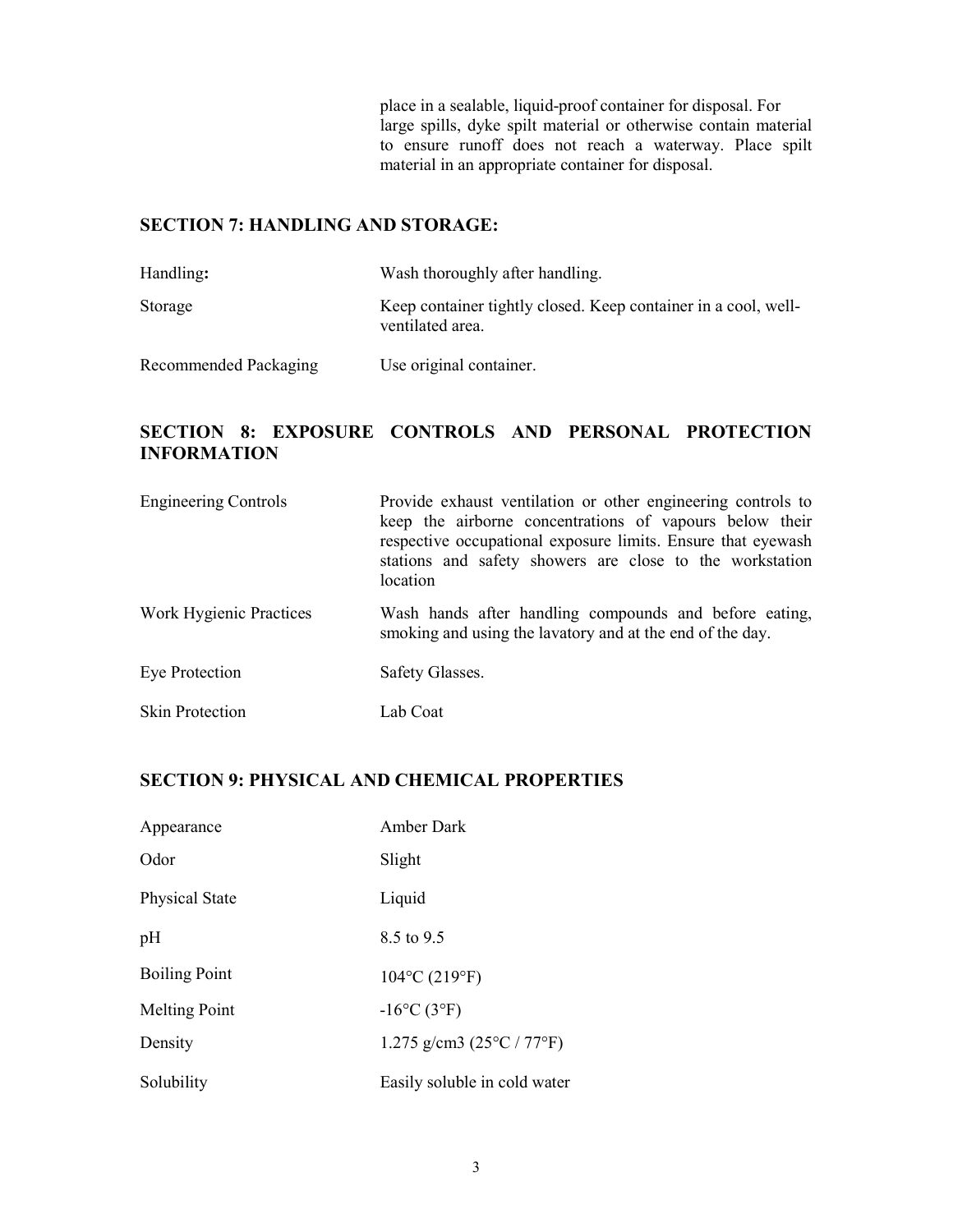### SECTION 10: STABILITY AND REACTIVITY DATA

| Stability             | The product is stable.                                                         |
|-----------------------|--------------------------------------------------------------------------------|
| Thermal Decomposition | These products are carbon oxides (CO, CO2). Some metallic<br>oxides.           |
| Materials to avoid    | Reactive or incompatible with the following materials:<br>oxidizing materials. |

#### SECTION 11: TOXICOLOGICAL INFORMATION

Acute Toxicity No data available

#### SECTION 12: ECOLOGICAL INFORMATION

Toxicity No data available

### SECTION 13: DISPOSAL INFORMATION

Methods of Disposal The generation of waste should be avoided or minimized wherever possible. Avoid dispersal of spilt material and runoff and contact with soil, waterways, drains and sewers. Disposal of this product, solutions and any by-products should at all times comply with the requirements of environmental protection and waste disposal legislation and any regional local authority requirements.

### SECTION 14: TRANSPORT INFORMATION

| Land - road/railway (ADR/RID Classification) | Not classified as dangerous |
|----------------------------------------------|-----------------------------|
| Sea (IMO/IMDG Classification)                | Not classified as dangerous |

### SECTION 15: REGULATORY INFORMATION

OSHA - Process Safety Management - Highly Hazardous Chemicals - Not Listed

OSHA - Specifically Regulated Chemicals - Not Listed

California - Proposition 65 - Not Listed

### SECTION 16 OTHER INFORMATION